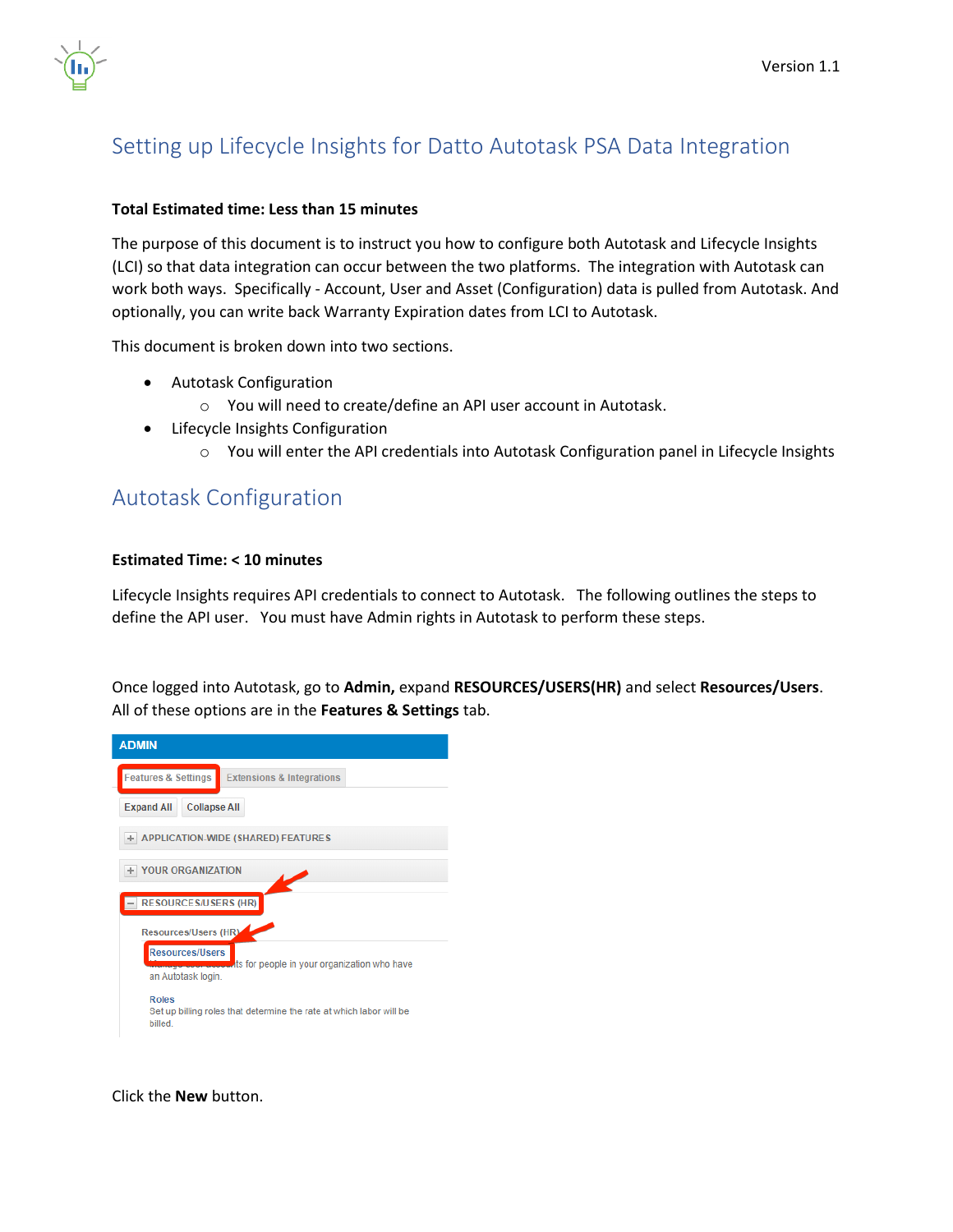| 40 |
|----|
|    |

| <b>RESOURCES</b> |  |                       |                           |  |  |  |
|------------------|--|-----------------------|---------------------------|--|--|--|
| <b>New</b>       |  | Import/Import History | <b>Find Resource</b>      |  |  |  |
|                  |  | <b>Resource Name</b>  | <b>Default Department</b> |  |  |  |
|                  |  |                       |                           |  |  |  |

Once you click New, a new dialog window will appear. There are a number of required fields that you must enter for the new user, including First Name, Last Name, Email address, etc. These are Autotask requirements that must be completed.

Once you fill out the required fields in the **General** tab, click on the **Security** tab. Fill out the fields in this order:

- 1. **Security Level** Select **API User (system)**
	- a. You may create a custom security level by copying the API User (System) security level. See **Setting up a Custom Security Level** in next section.
- 2. **Username** Enter value (IE. lciapi)
- 3. **Password** and **Confirm Password** Enter unique, strong password
- **4. API Tracking Identifier** Select Integration **Vendor** radio button, then select: **Lifecycle Insights – Business…**

| Resource Management - Google Chrome                                                                                                                                                                                                                                                                                                                                                                                                                               | п                                                                                                                                                                                                                                                                                                      |
|-------------------------------------------------------------------------------------------------------------------------------------------------------------------------------------------------------------------------------------------------------------------------------------------------------------------------------------------------------------------------------------------------------------------------------------------------------------------|--------------------------------------------------------------------------------------------------------------------------------------------------------------------------------------------------------------------------------------------------------------------------------------------------------|
| ww2.autotask.net/autotask/views/administration/resources/resource.aspx                                                                                                                                                                                                                                                                                                                                                                                            | $\circ$                                                                                                                                                                                                                                                                                                |
| <b>RESOURCE MANAGEMENT</b> - New (Adding a resource may result in additional fees)<br>画<br>Save & Close<br>(*) Cancel<br>Save & Copy<br>Tabs with * contain required fields<br>Save<br>General <sup>*</sup><br>$HR*$<br>Approvers <sup>*</sup><br>Associations*<br><b>Skills</b><br>Security <sup>*</sup><br><b>CREDENTIALS</b><br>2                                                                                                                              | <b>Attachments</b><br><b>TWO-FACTOR AUTHENTICATION</b><br>Require Two-Factor Authentication for this                                                                                                                                                                                                   |
| Username*<br>軐<br>elifecycleinsightssandbox.com<br>Iciapi<br>Active<br>Resource Locked<br>Disable Password Reset<br><b>Password</b><br>з<br>⊛<br><br>Confirm Password*<br>⊕<br>                                                                                                                                                                                                                                                                                   | Resource<br><b>API TRACKING IDENTIFIER</b><br>API version 1.6 & later require the use of an API<br>tracking identifier. Once assigned, this cannot be<br>changed.<br>O None<br><b>Integration Vendor</b><br>⋒<br>4<br>Lifecycle Insights - Business Ana ▼<br>Custom (Internal Integration)<br>Generate |
| <b>SECURITY &amp; PERMISSIONS</b><br>Security Level *<br>API User (system)<br>Allow Resource to access links to Datto pages from within Autotask (Datto<br>Integration must be enabled)<br>Allow Resource To Edit Skills<br>Allow Resource to Create, Edit, and Delete Knowledgebase Articles<br>Allow Resource to send bulk emails<br>By checking this box you agree to the Contact Group Terms and Conditions.<br>Resource is not required to Submit Timesheets |                                                                                                                                                                                                                                                                                                        |

Click **Save**. There a number of other Autotask Required fields to fill out. You will be prompted as to which ones. Please fill them out and **Save and Close** when done.

*Make sure you copy/write down the full username and password. You will need this information when setting up integration in LCI.*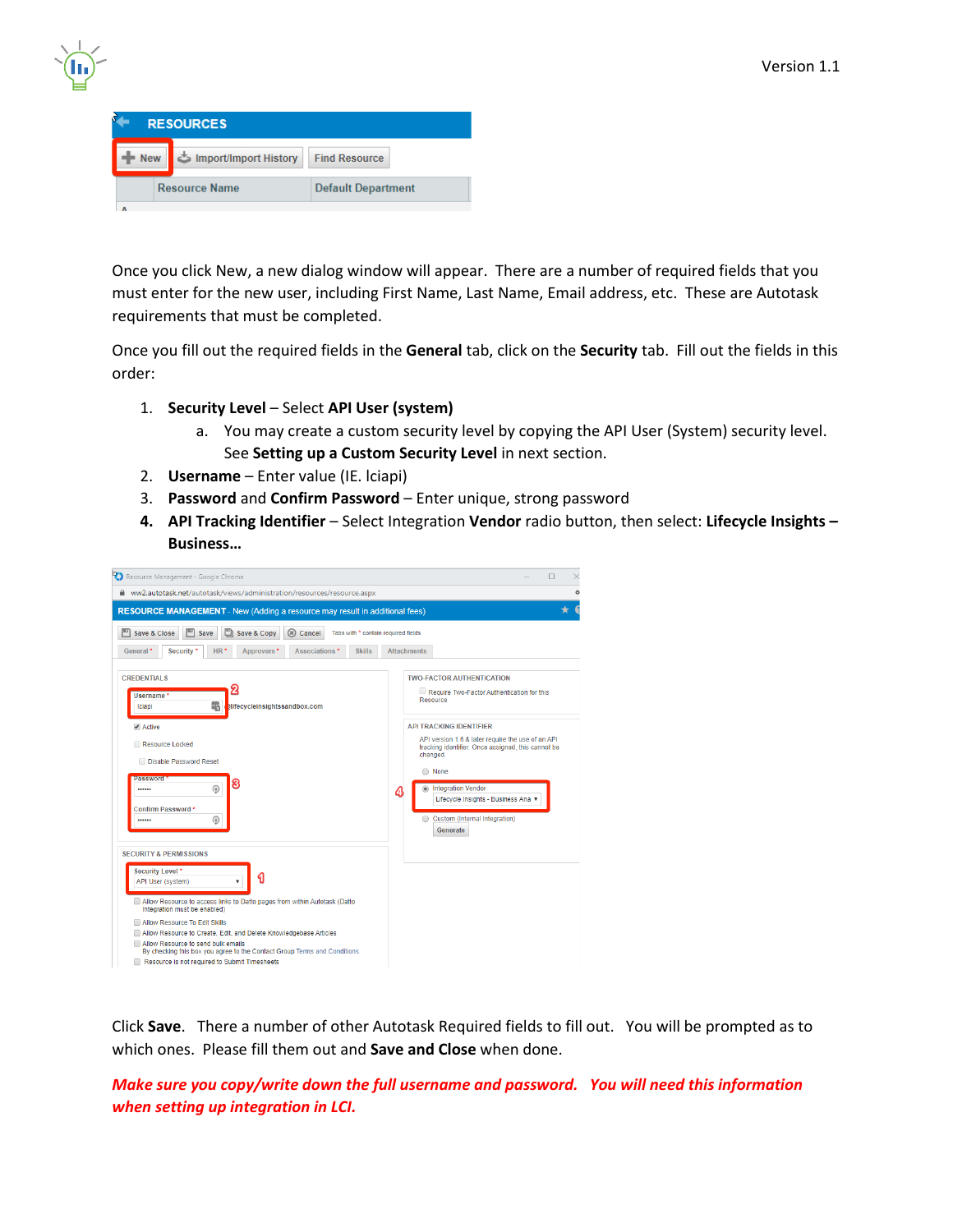#### **Setting up a Custom Security Level**

Autotask comes with a default security level for API accounts – called API User (System). You will likely want to use a more restricted security level. If this is the case, make a copy of the API User (System) security level, and make the appropriate modifications as noted below.

- 1. Go to Autotask **Admin** page
- 2. Expand **RESOURCES/USERS (HR)**
- 3. In the Security section, click on **Security Levels**
- 4. Right click on API User (System) (API-only) and click **Copy Security Level**
- 5. **Name** the security level (IE. LCI API User)
- 6. Click **No Permission** for the following entities:
	- a. Contracts
	- b. Projects
	- c. Service Desk
	- d. Timesheets
	- e. Reports
	- f. Other
- 7. Under **Admin** ensure only the following two items are checked:
	- **a. Products & Services**
	- **b. Configuration Items**
- 8. Under **Inventory**
	- a. Set all values to None or No, EXCEPT…**Products / View**. Set that to **All**
- 9. Under **CRM**
	- a. Set the values as outlined below

|                                                                                                                                    |                   |                                           |                                      | Full Permission   No                   |
|------------------------------------------------------------------------------------------------------------------------------------|-------------------|-------------------------------------------|--------------------------------------|----------------------------------------|
| <b>Account &amp; Contact Access</b>                                                                                                |                   |                                           |                                      |                                        |
| Object                                                                                                                             | <b>Permission</b> |                                           |                                      |                                        |
| <b>Customer &amp; Cancelation</b>                                                                                                  | All               | ▼                                         |                                      |                                        |
| <b>Vendor &amp; Partners</b>                                                                                                       | All               | $\overline{\mathbf{v}}$                   |                                      |                                        |
| Prospects, Leads, & Dead                                                                                                           | All               | ▼                                         |                                      |                                        |
| Object Permissions (for accounts you have access to)<br><b>Object</b>                                                              | <b>View</b>       | Add                                       | Edit                                 | <b>Delete</b>                          |
|                                                                                                                                    |                   |                                           |                                      |                                        |
|                                                                                                                                    | see above         | None                                      | None<br>v<br>▼                       | None<br>▼                              |
|                                                                                                                                    |                   | None                                      | ▼                                    |                                        |
|                                                                                                                                    | None              | None<br>▼                                 | None<br>v<br>$\overline{\mathbf{v}}$ | None<br>$\overline{\mathbf{v}}$        |
|                                                                                                                                    | <b>None</b>       | not applicable<br>$\overline{\mathbf{v}}$ | None<br>$\overline{\mathbf{v}}$      | <b>None</b><br>$\overline{\mathbf{v}}$ |
| <b>Accounts</b><br>Contacts<br><b>Opportunities &amp; Quotes</b><br>Sales Orders<br><b>Configuration Items &amp; Subscriptions</b> | All               | None<br>▼                                 | All<br>$\overline{\mathbf{v}}$<br>▼  | None<br>▼                              |
|                                                                                                                                    |                   |                                           | All<br>▼                             | None<br>▼                              |
|                                                                                                                                    | Yes               | None                                      | None<br>▼<br>▼                       | None<br>▼                              |
| <b>Configuration Item Notes</b><br><b>Notes</b><br>To-Dos                                                                          | Yes               | None                                      | None<br>▼<br>▼                       | None<br>▼                              |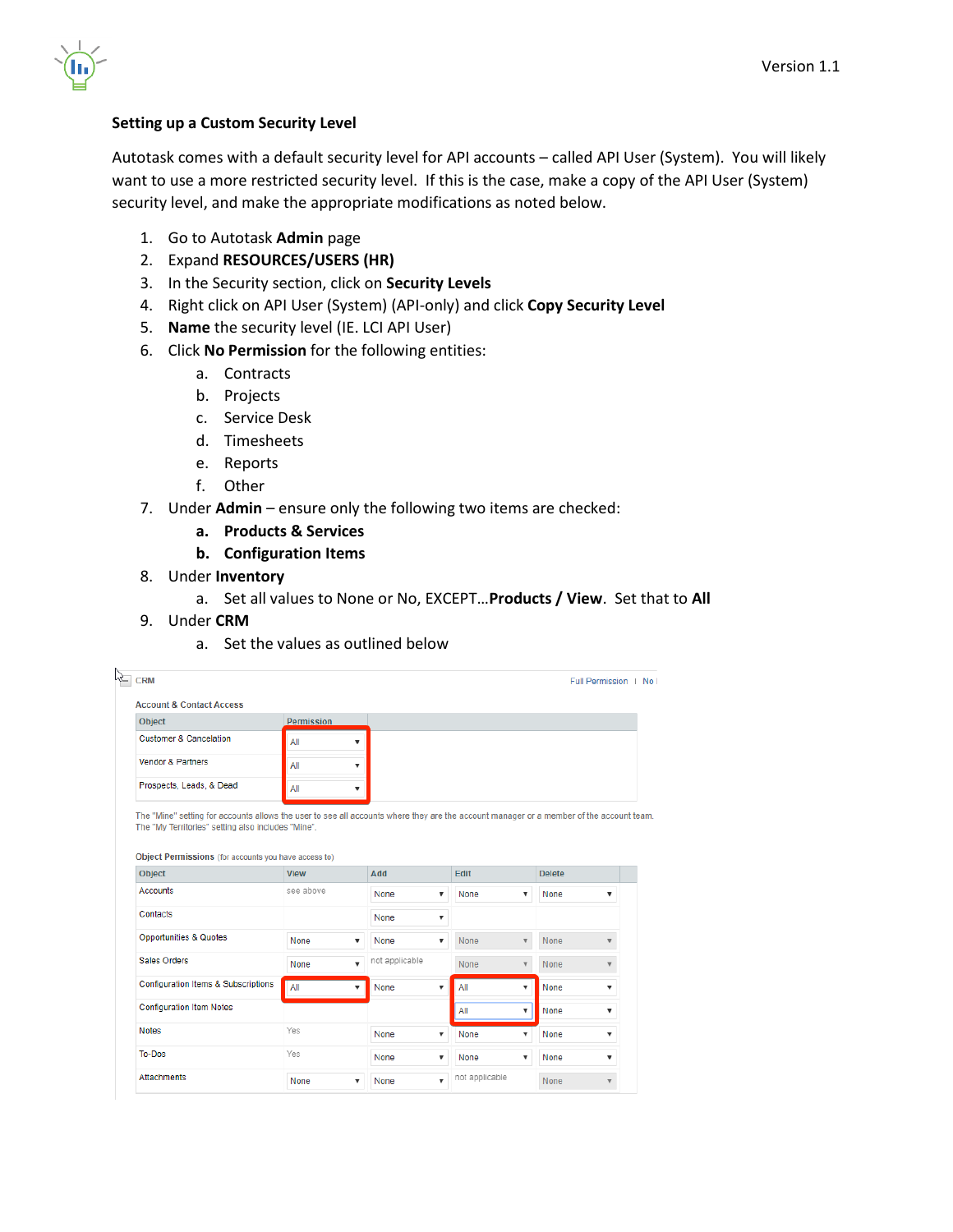10. After saving and closing, you can then associate this security level to the API user you created earlier.

\*\* These custom security settings are subject to change as we introduce features to LCI. As an example our roadmap calls for pulling in Project information and potentially creating opportunities or tickets. If/when that occurs, we will notify you and recommend additional security changes.

(continued on the next page)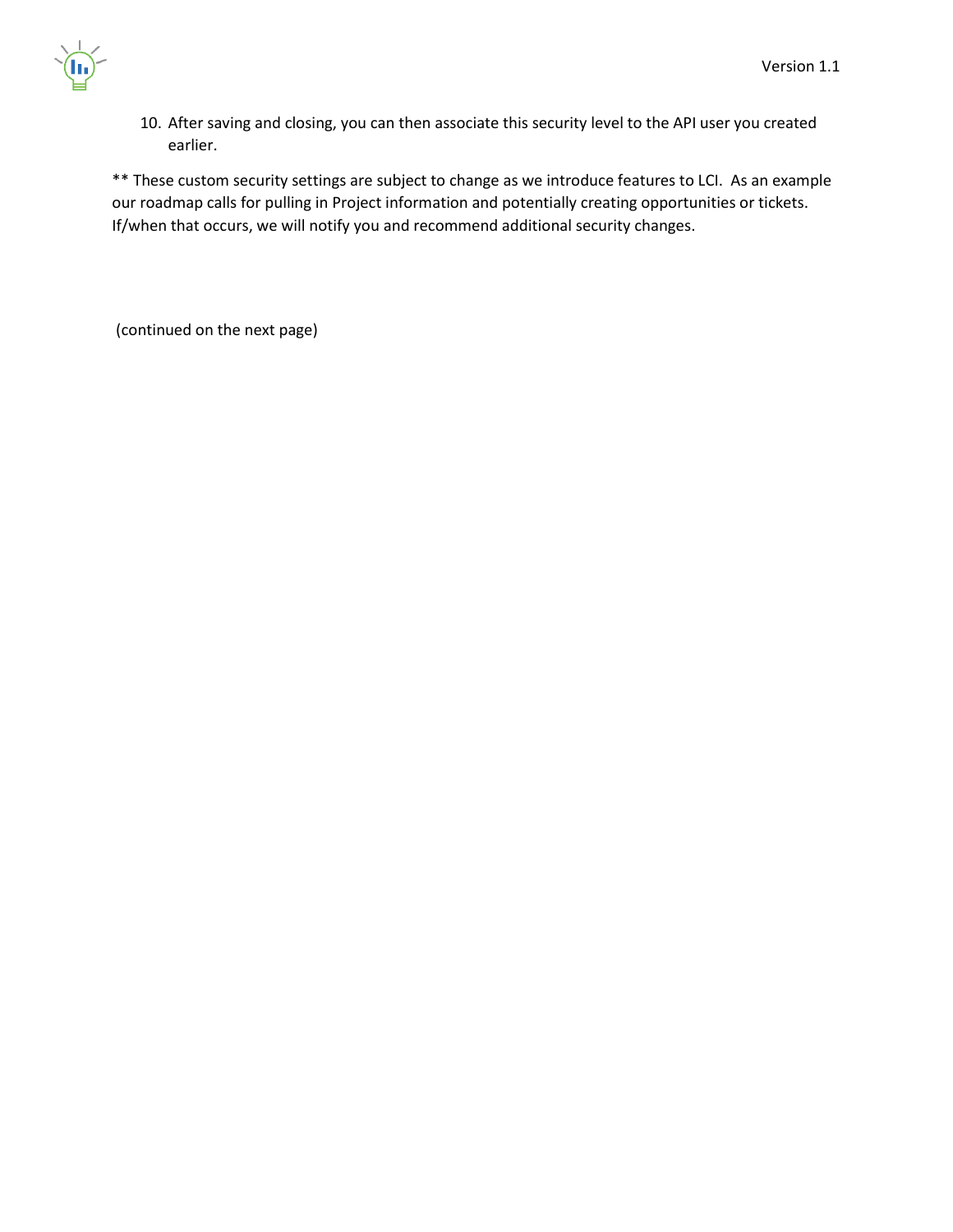

## Lifecycle Insights Configuration

#### **Estimated time: < 5 minutes**

There are two data points you will need to configure Autotask with Lifecycle Insights. You must have Admin rights in LCI to perform these steps.

- API Username
- API User Password
- 1. Log into Lifecycle Insights using the username and password you created in the previous section. The login URL is:<https://master.lifecycleinsights.io/signIn>.
- 2. Once logged in, notice the Left Navigation pane has an **Integrations** Option under **Administration**. Click on **Integrations**, and your main content pane will show the list of available integration sources. Choose **Autotask**

| <b>COMPANY REPORTS</b>            | Home / Integrations                                                     |                                                                  |
|-----------------------------------|-------------------------------------------------------------------------|------------------------------------------------------------------|
| <b>Dashboard</b><br>$\bigcirc$    |                                                                         |                                                                  |
| <b>Asset List</b><br>E            | Data Integrations                                                       |                                                                  |
| <b>User List</b><br>્રણ           |                                                                         |                                                                  |
| <b>Budget Forecast</b><br>Ś       | Datto Autotask PSA**                                                    | Microsoft 365                                                    |
| 圍<br><b>Contracts</b>             | Pull Company, Asset and Contact<br>Information from Datto Autotask PSA. | Pull Contact and User/Company L<br>Information from Microsoft 36 |
| <b>Business Review</b><br>n       |                                                                         |                                                                  |
| <b>MSP REPORTS</b>                |                                                                         | Microsoft 365                                                    |
| <b>Data Quality</b><br>⊖          | datto                                                                   |                                                                  |
| <b>NEW</b><br><b>Asset Ad Hoc</b> |                                                                         |                                                                  |
| Microsoft 365<br>ᇀ                |                                                                         |                                                                  |
| Scheduler<br>曲                    | <b>ConnectWise Manage**</b>                                             | IT Glue**                                                        |
| <b>ADMINISTRATION</b>             |                                                                         |                                                                  |
| <b>Account Settings</b><br>₽      | Pull Company, Asset and Contact<br>Information from ConnectWise Manage. | Pull Company, Asset and Cont<br>Information from IT Glue.        |
| Integrations<br>m                 |                                                                         |                                                                  |
| исі в                             |                                                                         | MTC <sub>1</sub>                                                 |

- 3. Next, please fill in the form
	- a. Check Autotask Integration Active
	- b. Enter the API Username (Exactly as you set up in Autotask)
	- c. Enter the API password (Exactly how you set it up in Autotask).